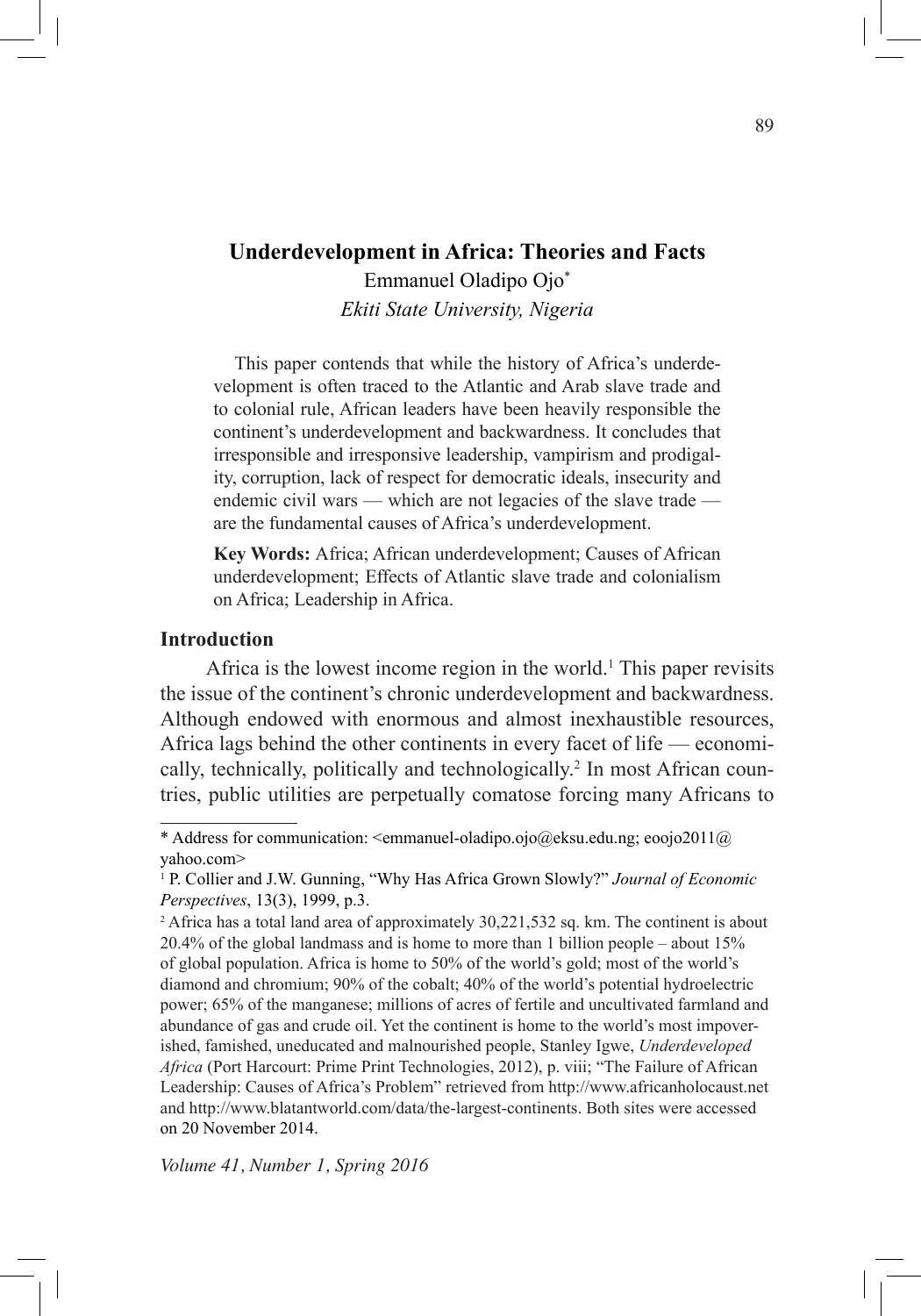#### 90 **Emmanuel Oladipo Ojo**

live under some of the most horrifying socio-economic conditions. Thus, in the failed-state index published in 2010, Africa had seven of the top slots and almost half of the world's sixty economically weak states.<sup>3</sup> A failed state is one with a "government that cannot or will not deliver core functions to the majority of its people, including the poor".<sup>4</sup> This means that failed states are those that are unable to provide their citizens with the most basic levels of employment, health care, infrastructure and overall security. It is therefore not surprising that the Foreign Policy and Fund for Peace categorized a majority of African states as failed states.<sup>5</sup>

Probably with the exception of Félix Houphouët-Boigny of Ivory Coast (Côte d'Ivoire), virtually all first generation post-independence African leaders attributed the socio-economic and political failure of the continent to the Atlantic slave trade and colonialism.6 For example, President Sékou Touré of Guinea asserted that "Africa's level of development is a product of the economic conditions brought about by foreign intervention and domination".<sup>7</sup> In their own assessment of colonialism, Malian leaders insisted that apart from the *Office du Niger*, a gigantic agricultural project, French colonialism contributed nothing to Mali. According to them, "...in public works, health, power, transportation, education and the general infrastructure, Mali made almost no progress under French control".<sup>8</sup> In the same vein, Nnamdi Azikiwe of Nigeria submitted that "slavery played its shameful role in depopulating Africa; capitalism denuded it of its wealth; colonialism deprived it of its birthright and imperialism emasculated its will to live as a human being [sic] and to enjoy its fair share of the bounties of the good earth".<sup>9</sup> Indeed, Léopold Senghor

<sup>3</sup> Stephen Ekokobe Awung, *A Critical Analysis of Underdevelopment in Africa. Failed States and Reasons for Social Unrest in Africa* (2011), p. 2.

<sup>4</sup> *Ibid*

<sup>5</sup> See Failed State Index online at http://www.foreignpolicy.com/arti-

cles/2010/06/21/2010\_failed\_states\_index. This site was accessed on 15 January 2015. <sup>6</sup> A not-very-popular but probably profound cause of Africa's underdevelopment as pointed out by a scholar is the prevalence of malaria. Advancing reasons for Africa's underdevelopment, Sambit Bhattacharyya argued that malaria "matters the most and all other factors are statistically insignificant". See his "Root of African Underdevelopment", *Journal of African Economies*, Vol. 18(5), 2009, p. 745.

<sup>7</sup> Sékou Touré, "Africa's Future and the World", *Foreign Affairs*, XLI, October 1962, pp. 145-146.

<sup>&</sup>lt;sup>8</sup> Quoted from Kenneth W. Grundy, "African Explanations of Underdevelopment: The Theoretical Basis for Political Action", *The Review of Politics*, Vol. 28, No. 1. January 1966, p. 65.

<sup>9</sup> Nnamdi Azikiwe, "The Future of Pan-Africanism", *Présence Africaine* XII, First Quarter, 1962, p. 7.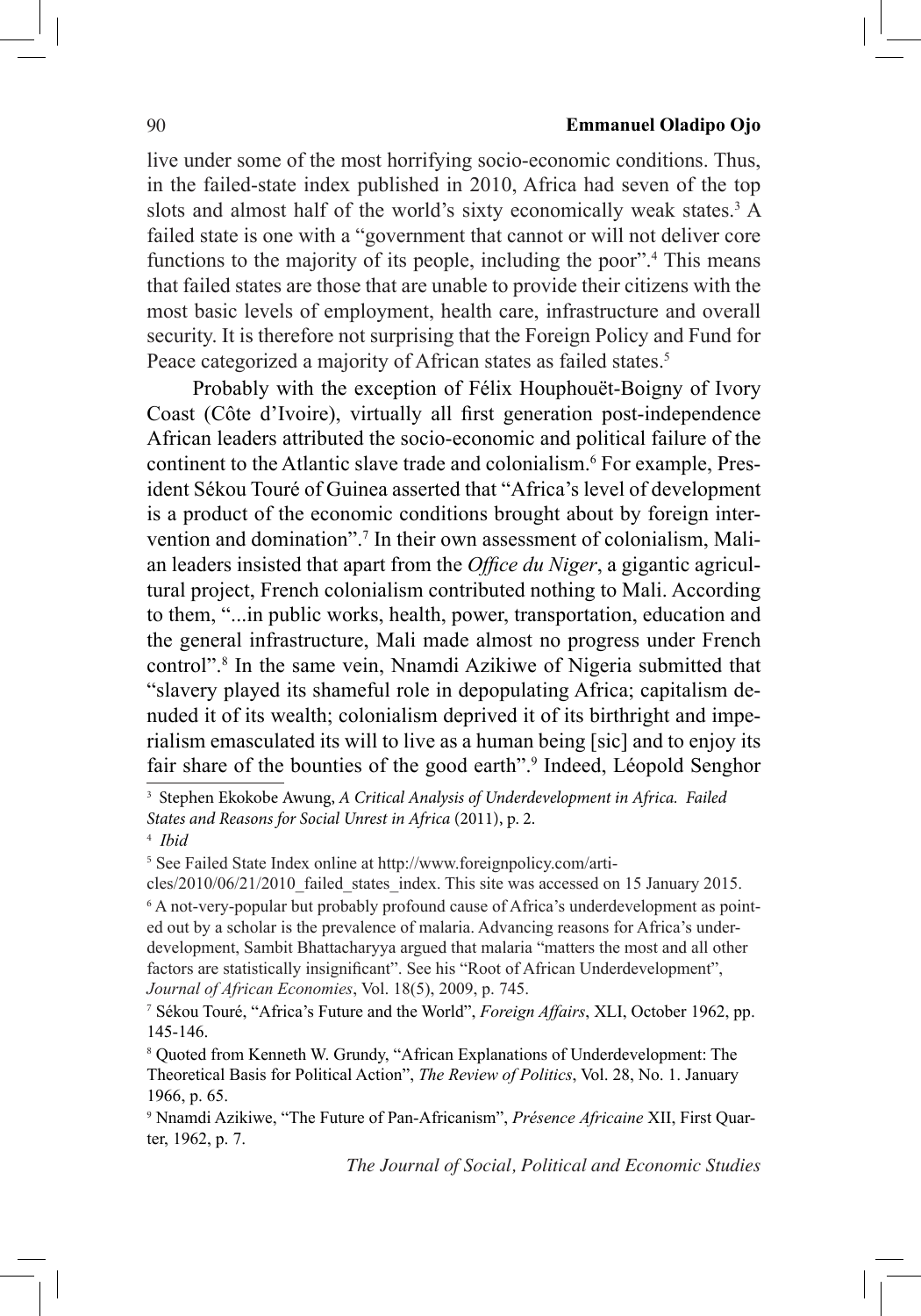of Senegal dismissed the Atlantic slave trade and colonialism as "economies of slavery".10

This theme has continued in more recent times. Wole Soyinka avers that Africa's underdevelopment is the outcome of "the twin evils of slavery and colonialism inflicted by the Western world".11 According to him, slavery and colonialism were two monumental historical events that dislocated Africa and aborted the continent's social, political, economic and technological development.<sup>12</sup> At the 2012 World Summit on Sustainable Development held in Johannesburg, African leaders took turns blaming the Atlantic slave trade and colonialism for Africa's development tragedy. Several scholars have also expressed the view that the Atlantic slave trade was responsible for Africa's socio-economic inertia, political ineptitude, technological backwardness and sundry dislocations. The most prominent of these scholars is probably Nathan Nunn, who has attempted to show the link between the slave trade, the legacy of extractive colonial institutions and Africa's underdevelopment. According to him, "recent studies have found evidence linking Africa's current underdevelopment to colonial rule and slave trade."13 Indeed, the present article is a critique of Nathan's submission that "one…explanation for Africa's underdevelopment is its history of extraction characterized by two events: the slave trade and colonialism: the African countries that are the poorest today are the ones from which the most slaves were taken".<sup>14</sup> Nunn agrees with Walter Rodney's submission to the same effect. <sup>15</sup> From the above, it becomes clear that the dependency theory to which reference will be made later is a very popular explanation for Africa's underdevelopment.

<sup>&</sup>lt;sup>10</sup> Léopold Sédar Senghor, "A Community of Free and Equal Peoples with the Mother Country", *Western World*, No. 18, October 1958, p. 40.

<sup>11</sup> "Slavery, Colonialism — Responsible for Africa's Underdevelopment", *ThisDay*, 23 December 2012.

<sup>12</sup> Gbenga Adeniji "Slavery, colonialism haunting Africa — Soyinka", *Punch*, 19 December, 2012.

<sup>&</sup>lt;sup>13</sup> Nathan Nunn, "Historical Legacies: Linking Africa's Past to its Current Underdevelopment", *Journal of Development Economics*, 83(1), 2007, p. 145. Some of his other works include "The Slave Trade and Origins of Mistrust in Africa", *American Economic Review,* 101(7), 2011, pp. 3221-3252; "Shackled to the Past: The Causes and Consequences of Africa's Slave Trades" in J. Diamond & J.A. Robinson, *Natural Experiments of History* (Cambridge: Harvard University Press, 2010), pp. 142-184

<sup>14</sup> Nathan Nunn, "The Long Term Effects of Africa's Slave Trades", *Quarterly Journal of Economics*, 123(1), 2008, pp. 139-140.

<sup>&</sup>lt;sup>15</sup> Walter Rodney, *How Europe Underdeveloped Africa* (Abuja: Panaf Publishing Inc., 2009), p. viii.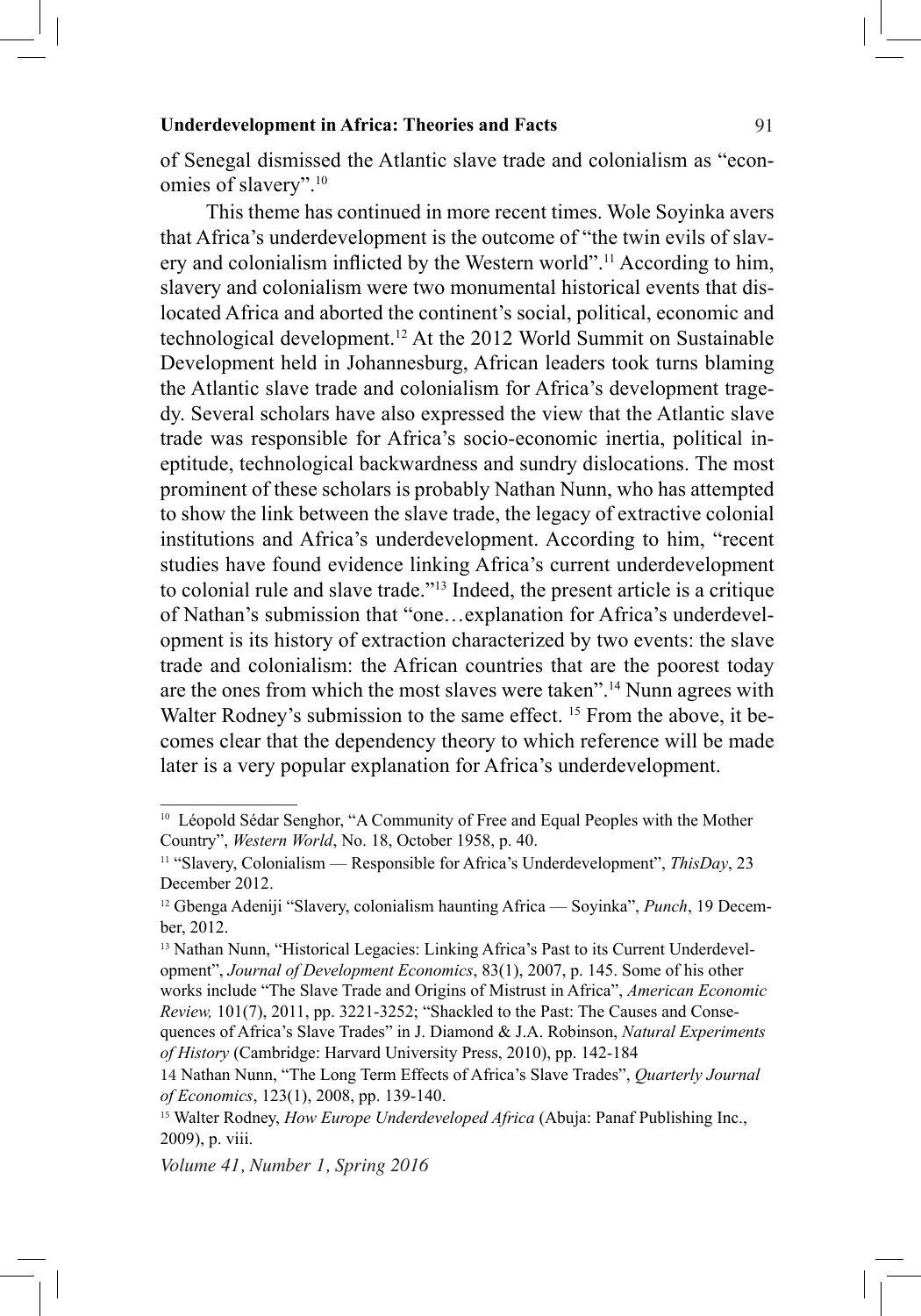# **The Slave Trade and Colonialism as Reasons for Africa's Underdevelopment?**

The exact meaning of 'development' in the terrain of development studies has been plagued with intense controversy, as there are definitions galore propounded by various scholars to capture the meaning of development and underdevelopment from their respective perspectives and ideological leanings and orientations. Torado and Smith define development as "a multi-dimensional process involving major changes in social structures, popular attitudes and national institutions as well as the acceleration of economic growth, the reduction of inequality and eradication of poverty".16 This paper conceives of development in terms of both qualitative and quantitative improvement in people's living standards and in all aspects of human endeavor including education, access to information, infrastructure, housing, and employment opportunities in the modern sector. The reverse of the above constitutes underdevelopment. From the many observations about the impact of the slave trade and colonialism presented above, it is widely held that the slave trade and colonialism inhibited the natural evolution of economic and political development in Africa.

At this juncture, a brief commentary on the internal causation (or modernization) theory and external causation (or dependency) theory<sup>17</sup> of underdevelopment might be helpful. Proponents of the internal causation theory of underdevelopment argue that a nation's lack of development is a result of its failure to utilize its resources to stimulate economic growth and the failure of the state to establish the required institutional structures, frameworks and mechanisms that can drive and propel development.18 W. Rostow, one of the most celebrated protagonists of the internal causation theory, postulates five stages of growth: first the *traditional society*, whose features include limited production structure and technology; second, the <sup>16</sup> M.P. Torado and C.S. Smith, *Economic Development* (Boston: Pearson Publication,

2012), p. 16.

<sup>17</sup> These are the parallels of what some scholars refer to as 'internalist' and 'externalist' theories of underdevelopment. For a fairly detailed examination of these theories, see Gbenga Lawal, "The Normative Impediments to African Development: Internalist and Externalist Interpretations", *Journal of Applied Sciences Research*, 2(9), 2006, pp. 637- 641. In 2002, the Society of Research on African Cultures (SORAC) organized a threeday International Conference (November 7-9) at Montclair State University, New Jersey, on the theme "Internalist vs. Externalist Interpretations of African History and Culture". See http://www.sorac.net/site/2002/11/sorac-2002.

<sup>18</sup> For details, see Douglas Von Euler-Chelpin, "Causes of Underdevelopment" at https:// ibpunion.files.wonderpress.com/2011/11/international-political-economy11.pdf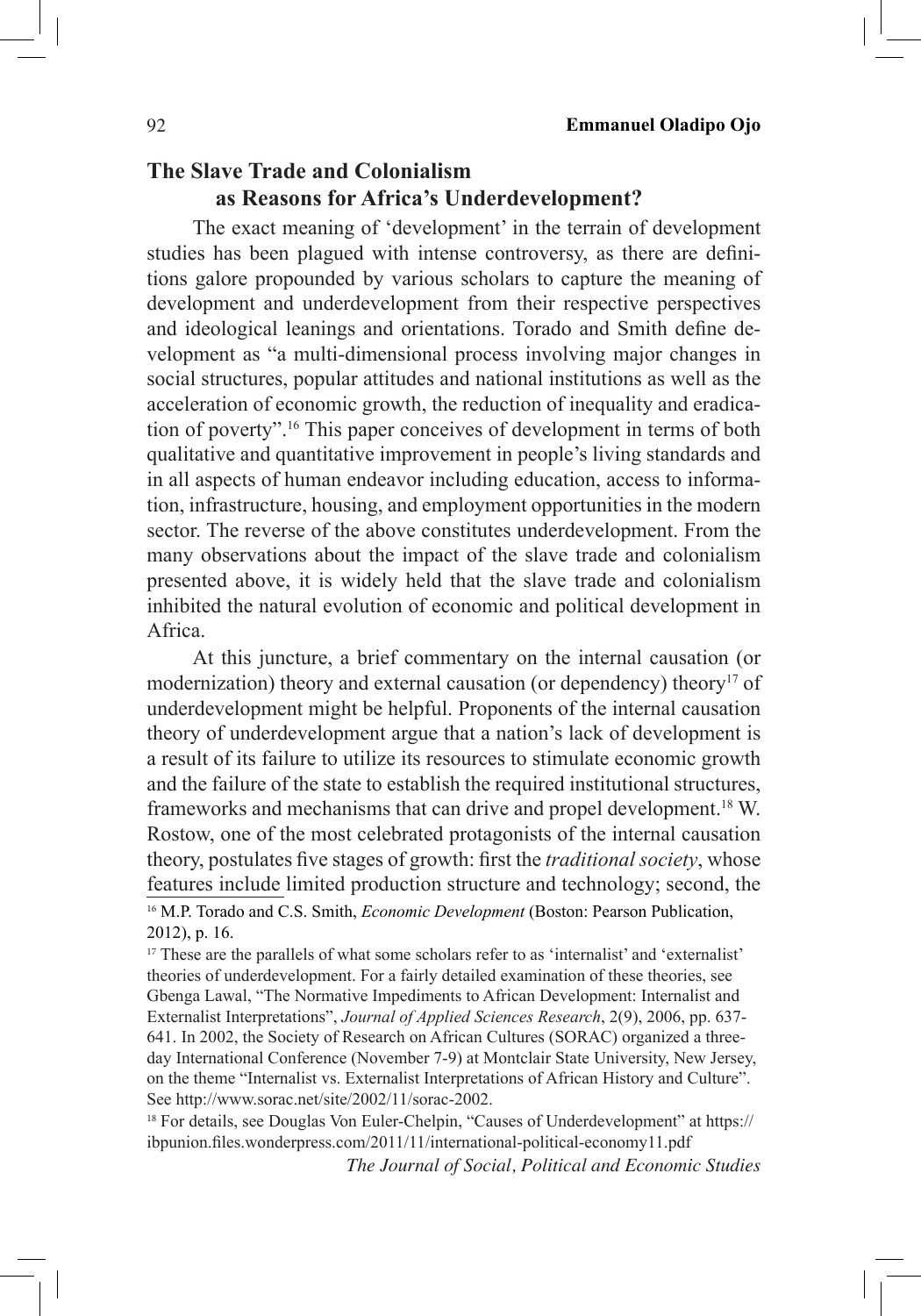*precondition for take-off,* in which society gets ready for transformation by exploring new production techniques and engages in industrial production; third is the *take-off stage*, which is characterized by a rapid and continuous growth in agriculture and industry; fourth is the *drive of maturity stage*, characterized by the development of modern technology; and lastly, the *stage of mass consumption*, wherein real income per person increases, resulting in a high standard of living.<sup>19</sup>

On the other hand, proponents of the external causation theory explain underdevelopment in terms of external factors that inhibited a country's development. Andre Gunder Frank, perhaps the best known representative of this school of thought, argues that underdevelopment does not emanate from absence of requisite growth-stimulating domestic institutional structures or lack of other developmental requirements, but rather a direct consequence of political subjugation and economic exploitation.<sup>20</sup> According to this theory, the underdevelopment of underdeveloped states is the outcome of the unequal and unfavorable conditions they found themselves in the world capitalist system. In a nutshell, the main thrust of the dependency school of thought in expatiating development or underdevelopment discourse centers on a core/periphery relationship in the world capitalist system and how the system stifled development in the peripheral states. The implication of the dependency theory is that exogamous factors — the slave trade, colonialism, neo-colonialism, etc. — played no role in the underdevelopment of states, while the external causation theory presupposes that endogamous factors like corruption, insecurity, civil strive, etc., are not or cannot be responsible for underdevelopment. It seems immediately clear to an objective mind that these theories are both narrow and extreme — to acquiesce to either of them is tantamount to writing a one-sided history. For example, in Articles 15 and 19 of its 2002 Report, the Agenda on the New Partnership for Africa's Development (NEPAD) observed that:

The impoverishment of the African continent was accentuated primarily by the legacy and effects of slave trade, colonialism, the Cold War, the workings of the international economic system…for centuries, Africa has been integrated into the world economy mainly as a supplier of cheap

<sup>&</sup>lt;sup>19</sup> W.W. Rostow, "The Stages of Economic Growth: A Non-Communist Manifesto" in J.T. Roberts and A.B. Hite (eds.), *Globalization and Development Reader* (Oxford: Blackwell, 1960), pp. 47-55.

<sup>&</sup>lt;sup>20</sup> Andre Gunder Frank, "The Development of Underdevelopment" in J.T. Roberts and A.B. Hite (eds.), *Globalization and Development Reader* (Oxford: Blackwell, 1969), pp. 76-84.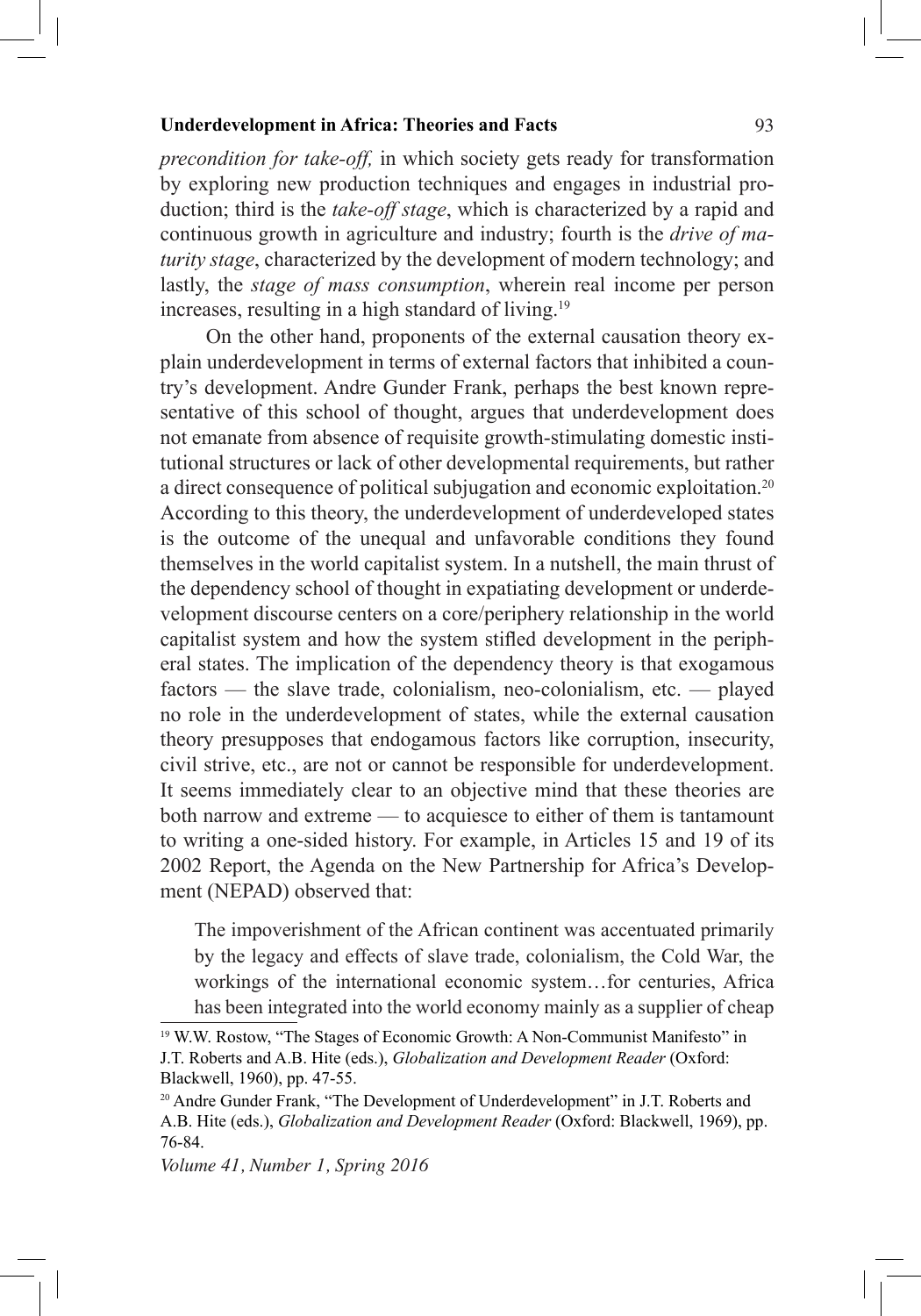### 94 **Emmanuel Oladipo Ojo**

labor and raw materials; of necessity, this has meant the draining of Africa's resources rather than their use for the continent's development. The drive in that period to use the minerals and raw materials to develop manufacturing industries and a highly skilled labor force to sustain growth and development was lost. Thus, Africa remains the poorest continent despite being one of the most richly endowed regions of the world

The above is a one-sided account of the reasons for Africa's underdevelopment but one would not expect an objective view from a forum whose members have plundered the resources of their respective states and are responsible for the ills afflicting the continent. Indeed, Estevan Hernańdez stretched the externalist theory of Africa's underdevelopment to a ridiculous extreme by claiming that colonialism made it impossible for African states "to have the infrastructure to properly respond to a health crisis such as Ebola".21 Since trying to get a bird fly on only one wing will not work, only a robust combination of the two theories can offer a balanced discourse on the underdevelopment of Africa. Having seen what numerous African commentators have to say about the two main exogenous factors for Africa's underdevelopment, we will now proceed to discuss some of the endogenous factors that have hindered Africa's socio-economic and technological take-off.

Scholars seem to agree that the fundamental cause of Africa's underdevelopment is corruption.22 Indeed, in a damning indictment of African political elites and concise summary of the immediate cause of Africa's underdevelopment, the Commission for Africa noted that "Africa has suffered from governments that have looted the resources of the state; that could not or would not deliver services to their people; that in many

<sup>21</sup> Estevan Hernańdez, "The Colonial Underdevelopment of Africa by Europe and the United States", *Liberation*, 30 November 2014.

<sup>22</sup> See, among others, Daniel Ediegba & Benjamin Maiangwa, "Corruption in the Underdevelopment of the Niger Delta in Nigeria", *The Journal of Pan African Studies*, Vol. 5, No. 8, December 2012, pp. 108-132; Dahida Philip & Akangbe Moses, "Corruption as a Bane for Under-Development in Nigeria: Issues and Challenges", *International Affairs and Global Strategy*, Vol. 15, 2013, pp. 76-83; Olu Afoweso & Temitayo Odeyemi, "The Impact of Political Leadership and Corruption on Nigeria's Development Since Independence", *Journal of Sustainable Development*, Vol. 7, No. 5, 2014, pp. 240-253; Agbiboa Daniel, "The Corruption-Underdevelopment Nexus in Africa", *The Journal of Social, Political and Economic Studies*", Winter, 2010 and Y. Desta, "Designing Anti-Corruption Strategies for Developing Countries. A Country Study of Eritrea", *Journal of Developing Societies*, Vol. 4, 2006 and Gbenga Lawal, "Corruption and Development in Africa: Challenges for Political and Economic Change", *Humanities and Social Sciences Journal*, 2(1), 2007, pp. 1-7.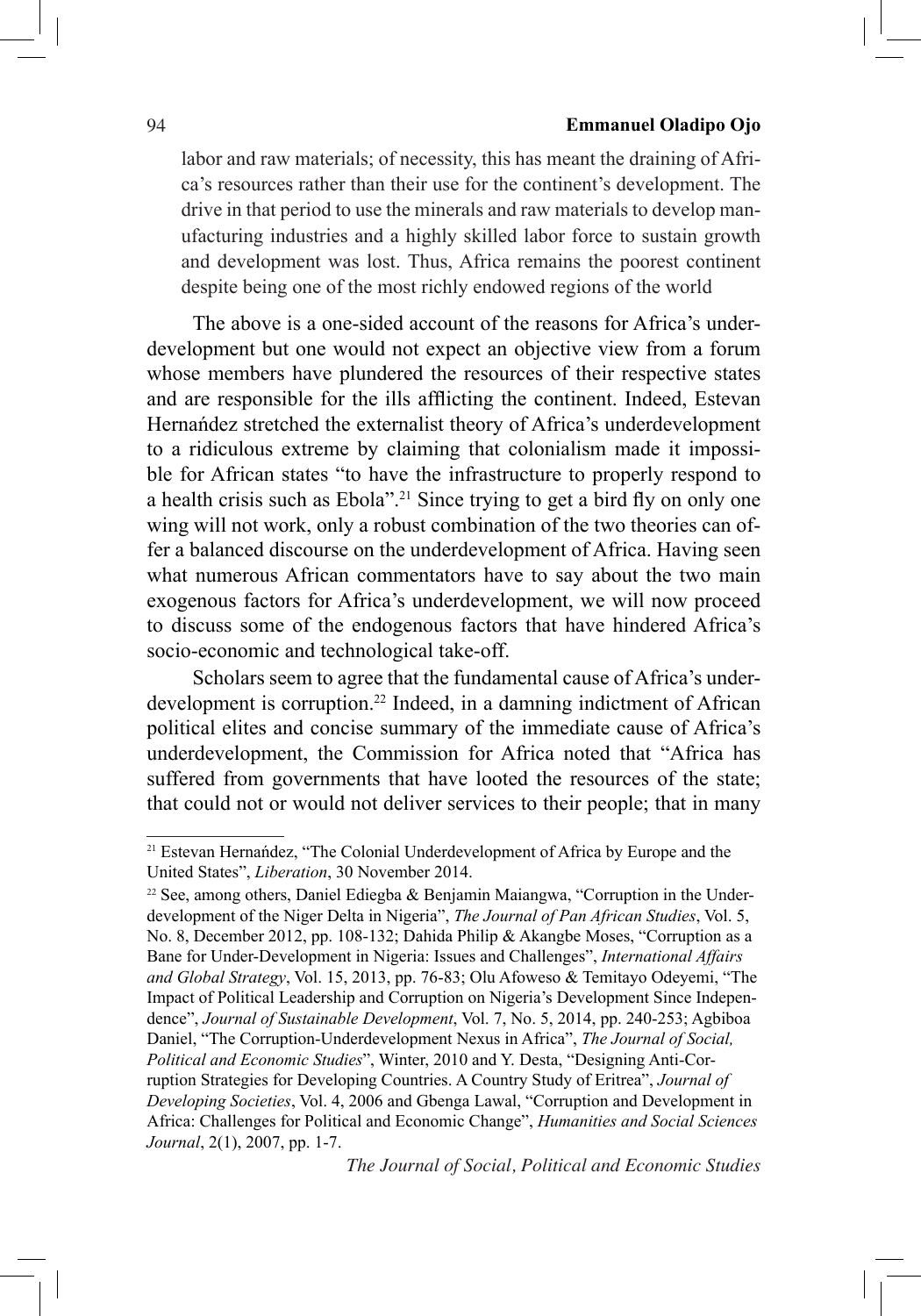cases were predatory, corruptly extracting their countries' resources, that maintain control through violence and bribery; and that have squandered and stolen aid [monies]".23 As this author recently pointed out, corruption and development are antitheses. Corruption depletes national resources and diverts desperately needed funds from education, healthcare and other social services, dislocates the economy and condemns the overwhelming majority of the people to illiteracy, hunger, poverty, misery, diseases and death.24 Indeed, since a *leader* should normally be someone who rules, guides and inspires others, an overwhelming majority of those who go by that title in Africa are not *leaders* but *litters* and *vampires* who litter their respective states with hunger, illiteracy, diseases and death. Instead of building infrastructure, developing the economy, funding researches to power and fuel technology, innovation and modernization, most African leaders, as Moses Mungo said, "have turned themselves into thieves in government houses."25

Over the past 50 years, Africa is estimated to have lost in excess of \$1 trillion in illicit financial flows (IFFs) — this sum is roughly equivalent to all of the official development assistance received by Africa during the same timeframe.<sup>26</sup> In 1991 alone, more than \$200 billion in capital was siphoned out of Africa by the ruling elites. This amount was more than half of Africa's foreign debt of \$300 billion.27 Currently, Africa is estimated to be losing more than \$50 billion annually in illicit financial flows of which "bribery and theft by corrupt government official" form a substantial portion. Indeed, according to the AU/UNECA Report "these estimates may well fall short of reality because accurate data do not exist for all African countries, and these estimates often exclude some forms of IFFs that by nature are secret and cannot be properly estimated such as proceeds of bribery... The amount lost annually by Africa through IFFs is therefore likely to exceed \$50 billion by a significant amount"<sup>28</sup> The 2002 Africa Union's Report corroborates the above. The Report estimated that Africa

<sup>23</sup> Commission for Africa: Report for 2005 available at http://www.commissionforafrica. info/2005-report, p. 106. Retrieved on 10 January 2015.

<sup>24</sup> Emmanuel O. Ojo, "Nigeria, 1914-2014: From Creation to Cremation?", *Journal of Oriental and African Studies*, Vol. 24 (*forthcoming*).

<sup>&</sup>lt;sup>25</sup> Moses Mungo, "Corruption Trends in Africa [sic] Development" retrieved from http:// blogg.fn.no/2013/05/corruption-trends-in-africa-development on 22 January 2015.

<sup>&</sup>lt;sup>26</sup> African Union/United Nations Economic Commission for Africa: Report of the High Level Panel on Illicit Financial Flows from Africa 2014, p. 13.

<sup>&</sup>lt;sup>27</sup> George B. N. Ayittey, "Biting Their Own Tails: African Leaders and the Internalist Intricacies of the Rape of a Continent", Lead Paper at SORAC Conference, 2002. <sup>28</sup> *Ibid*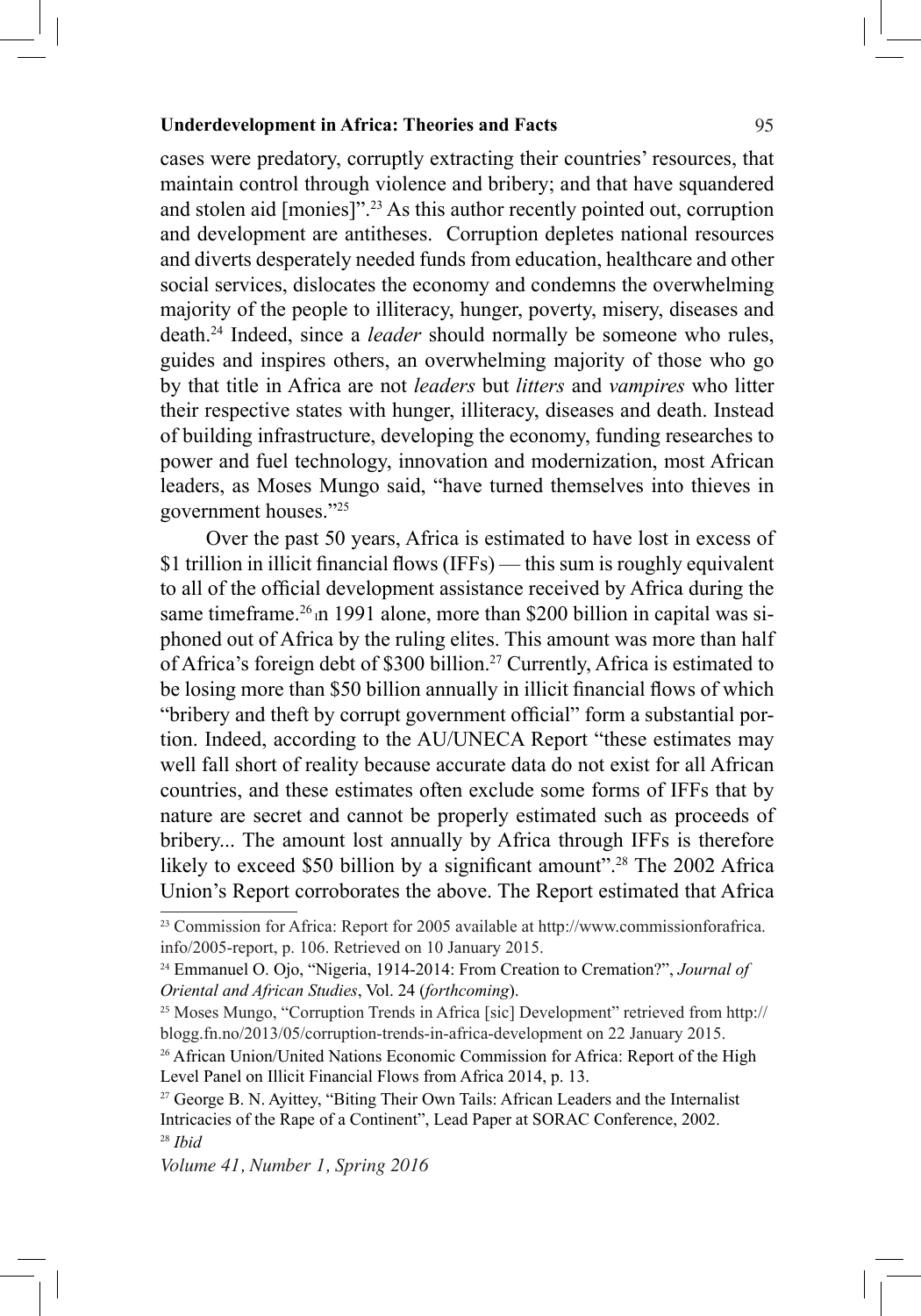loses more than \$148 billion annually to corruption.

Indeed, according to the African Development Bank, in 2004 alone, 50% of Africa's tax revenue and \$30 billion aid money ended up in private pockets. Since the mid 1990s, several countries in Sub-Saharan Africa such as Nigeria, Angola, Gabon, and Equatorial Guinea have generated enormous revenues from the petroleum industry, but rather than injecting these revenues into the development of what Claire Furphy calls 'pillars of social well-being'29 they ended up as personal earnings of the leaders and their cronies, thus creating the cruel paradox of enormous wealth alongside egregious poverty. The following are a few instances of massive treasury looting by some African leaders while in office as elected or military leaders: General Sani Abacha of Nigeria, \$20 billion; President H. Boigny of Ivory Coast, \$6 billion; General Ibrahim Babangida of Nigeria, \$5 billion; President Mobutu of Zaire, \$4 billion; President Mouza Traore of Mali, \$2 billion; President Henri Bedie of Ivory Coast, \$300 million; President Denis N'gnesso of Congo, \$200 million; President Omar Bongo of Gabon, \$80 million; President Paul Biya of Cameroon, \$70 million; President Haite Mariam of Ethiopia, \$30 million and President Hissene Habre of Chad, \$3 million.<sup>30</sup> To these 11 kleptomaniacs, Africa lost well over \$37.683 billion, yet about 414 million Africans live on less than \$1.25 a day.31

The Global Financial Integrity estimated that South Africa lost about \$1.4 billion to "public sector corruption between 1994 and 2008," while the figures for 2009 and 2010 were \$538 million and \$769 million respectively.<sup>32</sup> Hosni Mubarak of Egypt was said to have siphoned more than \$40 billion from Egypt during his 30-year (1981-2011) regime, whereas the *Atlantic Monthly* of 20 May 2010 estimated that the combined net worth of all the 44 Presidents of the United States of America — from George Washington to Barrack Obama — was \$2.7 billion. The normless argument and refrain of dependency theorists is that the Europeans did not want African states to develop their technology or be able to manufacture goods locally. Except for the United Nations' imposed 'internal imperialism,' which handed Namibia to South Africa and Eritrea to Ethiopia after

<sup>29</sup> Claire Furphy, "Corruption in Africa: A Crime Against Development", *Consultancy Africa Intelligence*, 16 November 2010.

<sup>30</sup> Gbenga Lawal, "The Normative Impediments to African Development: Internalist and Externalist Interpretations", *Journal of Applied Sciences Research*, p. 4.

<sup>31</sup> Patrick McGroaty, "Africa Loses \$60 Billion a Year Illegally", *The Wall Street Journal*, 1 February 2015.

<sup>32</sup> *International Business Times*, 6 May 2014.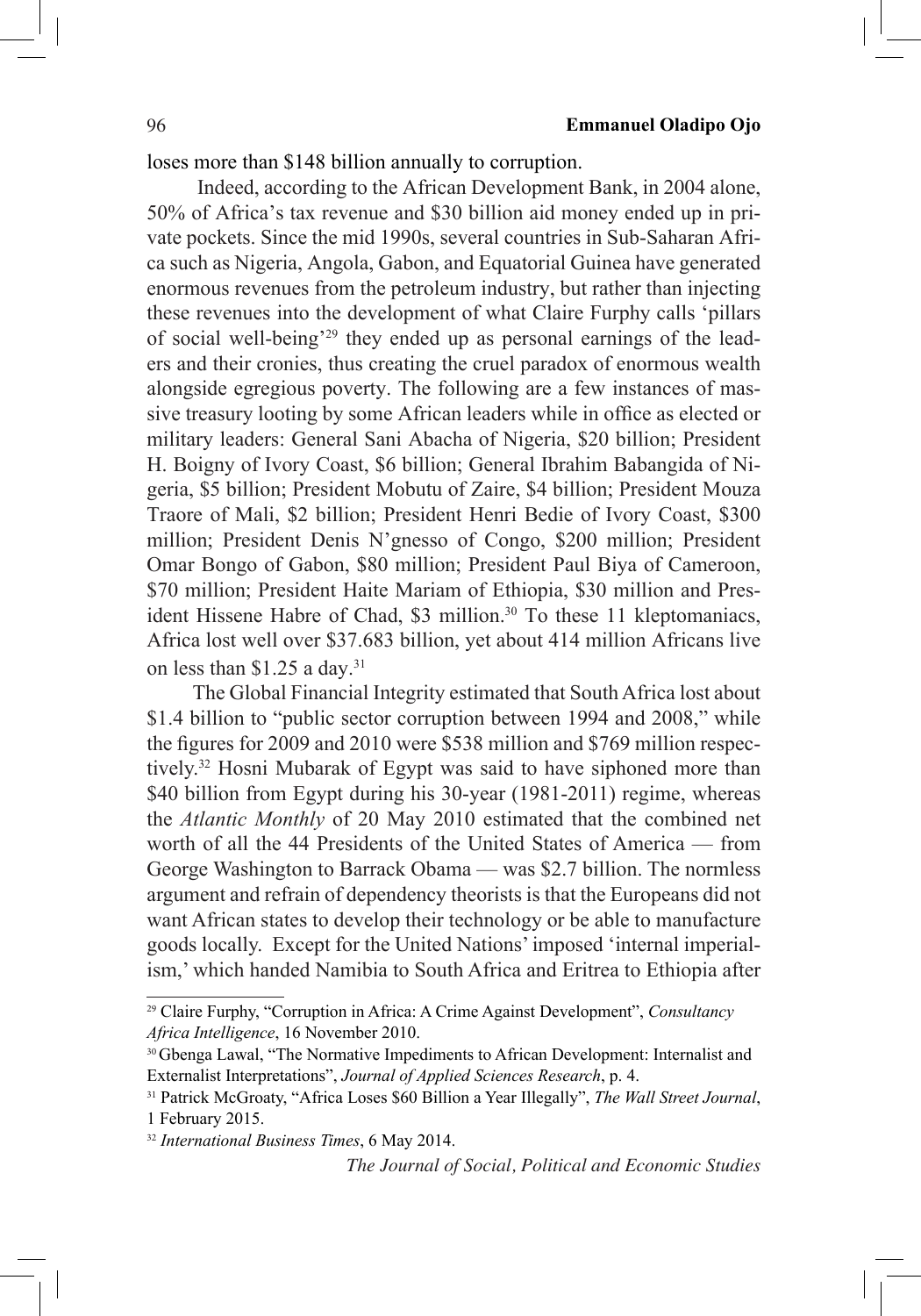the Second World War, colonialism had virtually crumbed in Africa by 1980 when Zimbabwe gained independence from Britain;<sup>33</sup> five to six decades have passed and most African states have not been able to adapt or domesticate technology nor are they still able to manufacture goods locally, owing largely to vampirism and systemic corruption. Thus, many African countries have been run aground despite their immense natural and human resources. This must have informed the description of the form of government practiced in most African states as *lootocracy.*34

Closely related to the above is the 'sit-tight' syndrome in Africa the refusal of African leaders to leave office at the end of their tenures even when they have become unpopular and unable to meet the socio-economic yearnings of their people. After the attainment of independence, many African leaders embraced one form of authoritarian rule or another, thus littering the African political landscape with individuals who wanted power, though not for the sake of the people. Whether elected into office or they attain power through military coups, many African leaders circumvented all extant laws in their countries to monopolize and stay in power indefinitely. This 'sit-down syndrome' always makes opposition parties devise the 'pull him down syndrome,' and this has had a debilitating impact on the political stability and socio-economic fortunes of many African states. This is because, instead of concentrating on governance and devising means and ways of improving the economy, building roads and schools, providing healthcare, power and potable water, the sit-tight leader, more often than not, is preoccupied with egocentric issues that would not add value to the life of the ordinary man — checkmating and devastating the opposition and benefitting from media white-washing. Also the sit-tight syndrome has led to civil strives and military interventions in the democratic processes of many African countries, since those who make peaceful change impossible make violent change inevitable.

<sup>&</sup>lt;sup>33</sup> In addition to Libya, which attained independence in 1951, the Maghribi states of Morocco, Tunisia and the Sudan gained independence in 1956; Ghana and Guinea obtained theirs in 1957 and 1958, respectively; Cameroon, Senegal, Togo, Mali, Madagascar, Congo, Somalia, Niger, Bukinafaso, Cỏte d'Ivoire, Chad, Central African Republic, Congo Brazzaville, Gabon, Nigeria and Mauritania in 1960; Sierra Leone and Tanzania in 1961; Burundi, Rwanda, Algeria and Uganda in 1962; Kenya in 1963; Malawi and Zambia in 1964; Gambia in 1965; Botswana and Lesotho in 1966; Mauritius, Swaziland and Equatorial Guinea in 1968; Guinea Bisau in 1973; Mozambique, Cape Verde, Comoros, São Tome and Principe in 1975; Western Sahara and Seychelles in 1976 and Djibouti in 1977. Namibia gained independence in 1990; Eritrea did so in 1993.

<sup>34</sup> Stanley Igwe, *How Africa Underdeveloped Africa* (Port Harcourt: Prime Print Technologies, 2012), p. 2.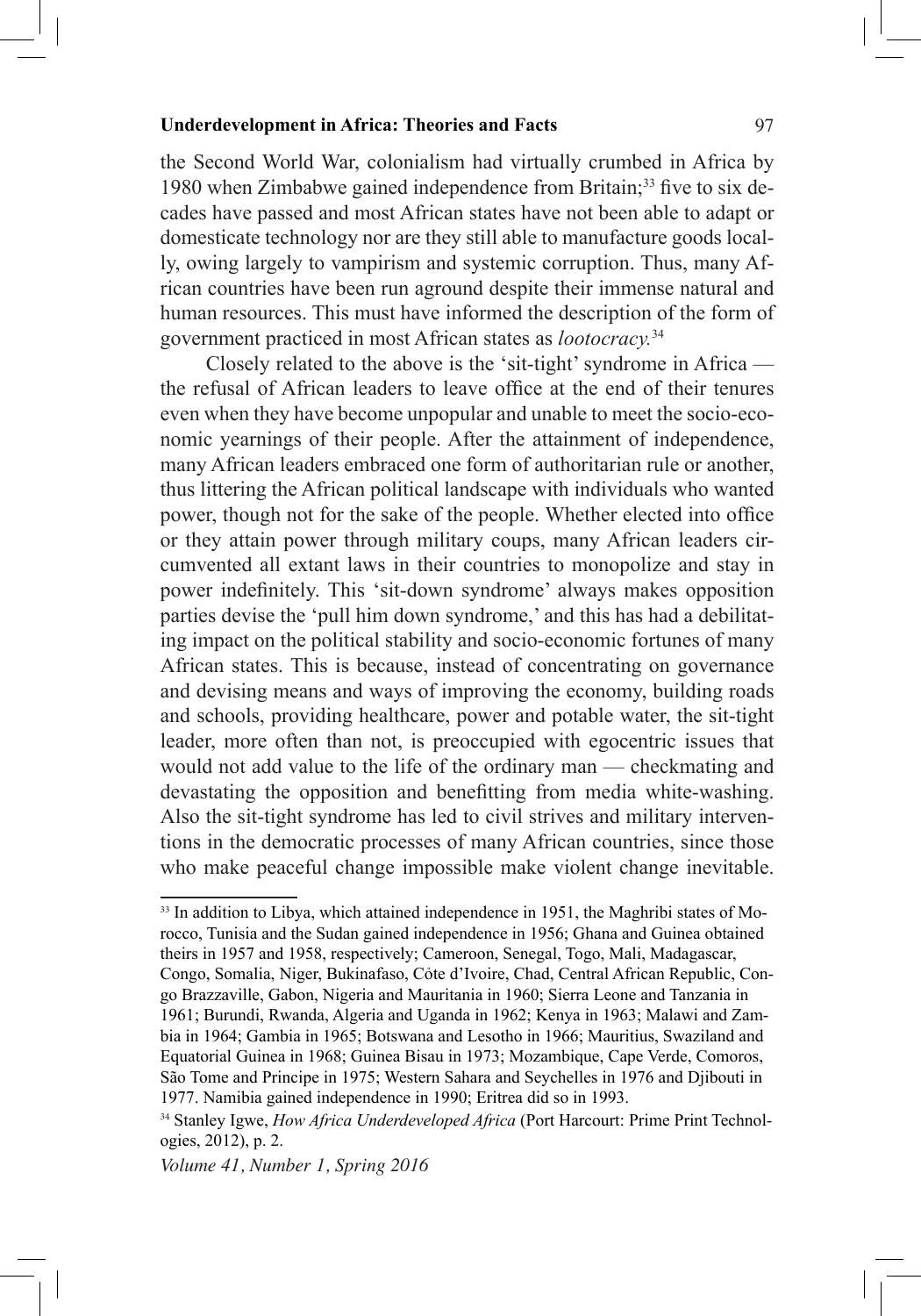Unfortunately, even the military, once seen as a sanitizing and corrective institution, goaded by the lure of personal gain, became a vanguard of unbridled self-aggrandizement and frenetic looting.35

The disposition of the ruling elite in Africa is self-aggrandizement and self-perpetuation in power; and to achieve this, as Ayittey has rightly pointed out, African leaders "take over and subvert every key institution of government to serve their needs and not that of the people." They compromise the Aid service, judiciary, military, media and even the banking sector and various commissions. Even though these have lofty ideals that are supposed to be non-partisan and neutral, they are taken over and debauched.36 President Mobutu Sesé Seko foisted a corrupt and dictatorial regime on Zaire (Democratic Republic of Congo) for three decades (1965- 1997); Daniel arap Moi, whose regime was characterized by massive corruption, held sway in Kenya for 24 years (1978-2002); Omar Bongo ruled Gabon for 41 years (from 1967) until his death in 2009. At the time of his death, Bongo was the longest-serving head of state in Africa and the longest-serving head of government in the world. Mathieu Kérékou held Benin captive for 19 years, from 1972 to 1991. Félix Houphouet-Boigny ruled Cote d'Ivoire for 33 years (1960-1993); Denis Sassou–Nguesso has ruled the Republic of Congo for about 40 years (1979-1992; and since 1997); Robert Mugabe has ruled Zimbabwe for about 35 years — since independence in 1980; Blaise Campaoré of Burkina Faso was forced to resign in October 2014 after 27 years in office; Muammar al-Qaddafi ruled Libya for 42 years, from 1969 until he was ousted by a revolt in August 2011; while José Eduardo dos Santos has ruled Angola since 1979.37

From the above, it becomes clear that with the exception of the likes of Nelson Mandela of South Africa and Julius Nyerere of Tanzania, African leaders are not generally inclined to relinquish power once they get hold of it. Unfortunately, these sit-tight leaders often lack the vision to transform their respective states and they hold on to power well into old age rather than groom new leaders or allow transfer of power to a new generation of leaders. One reason for the unwillingness of African lead-

<sup>&</sup>lt;sup>35</sup> Agbiboa Daniel, "The Corruption-Underdevelopment Nexus in Africa: Which Way

Nigeria?" *The Journal of Social, Political and Economic Studies*", Winter, 2010, p. 474. <sup>36</sup> George Ayittey, "Biting Their Own Tails: African Leaders and the Internalist Intricacies of the Rape of a Continent", SORAC Conference, 2002.

<sup>&</sup>lt;sup>37</sup> See, among others, Tony Ebeh, "The Arab Spring — Lessons for other African Dictators", *American Affairs*, 30 August 2012; Femi Aribisala, "Down Memory-Lane with Africa's Sit-tight Presidents", *Vanguard*, 17 December 2013 and Fola Ojo, "Man, Power and the Sit-tight Syndrome", *Punch*, 13 March 2015.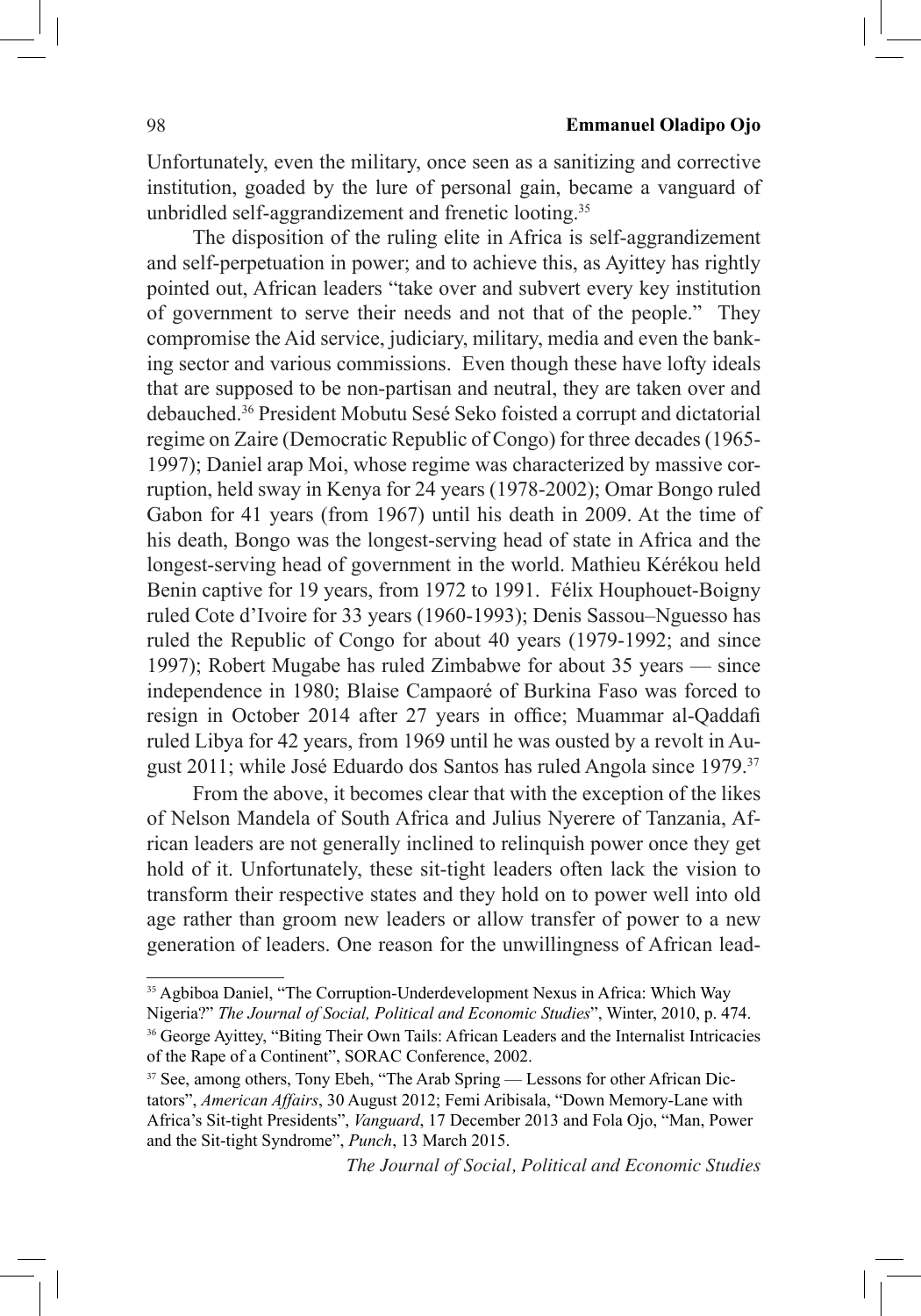ers to relinquish power is their unbridled penchant for stealing. Daniel arap Moi corruptly enriched himself far in excess of \$5 billion during his 24-year regime.<sup>38</sup> Eduardo dos Santos' presidency had a budget of \$1.8 billion, which was more than the funds for the Ministry of Health  $$1.5$  billion) in the 2013 Angola national budget.<sup>39</sup> Indeed, the United Nations Organization estimates that about \$34 billion was siphoned from Angola's treasury between 1990 and 2008.<sup>40</sup> If this figure were divided amongst Angola's approximately 19 million people, each would receive about \$1,789, which would make that country a middle-income one. It is therefore not surprising that on the 2011 Human Development Index of the United Nations Development Program, only three of the thirty lowest-ranked countries are not African.

One important consequence is the prevalence of civil wars in Africa. As a continent, Africa has demonstrated significant levels of state fragility and conflict over the past 50 years — of the 54 countries in Africa, 48 have endured post-independence armed conflict, most of which have been intra-state rather than inter-state<sup>41</sup> while nearly half of the 32 intra- and inter–state armed conflicts that occurred worldwide between 2004 and 2009 took place in Africa.<sup>42</sup> Thus, in its year 2000 Yearbook, the Stockholm International Peace Research Institute (SIPRI) listed Africa as the most conflict-ridden region in the world and the only region where armed conflicts are on the increase. The relatively high incidence of civil wars in Africa is not due to the ethno-linguistic fragmentation of its countries, but rather to high levels of poverty, failed political institutions and overdependence on natural resources. While it must be stressed that systemic corruption and the sit-tight syndrome are not the exclusive causes of civil wars in Africa, available data reveal that a large number of civil wars that have afflicted Africa were fuelled by these factors.<sup>43</sup> As Veronica Nmoma has pointed

<sup>38</sup> *The New York Times*, 21 December 2003.

<sup>39</sup> *Global Voices*, 24 March 2014. Retrieved from http://globalvoicesonline.

org/2014/03/24, 23 February 2015.

<sup>40</sup> *The Wall Street Journal*, 15-16 October, 2011, p. A10.

<sup>&</sup>lt;sup>41</sup> "African Regional and Sub-Regional Organizations — Assessing their Contributions to Economic Integration and Conflict Management", Woodrow Wilson International Center, October 2008, p. 18.

<sup>42</sup> Jeremy Sarkin, "The Role of the United Nations, the African Union and Africa's Sub-Regional Organizations in Dealing with Africa's Human Rights Problems: Connecting Humanitarian Intervention and the Responsibility to Protect", *Journal of African Law*, 53, (1), 2009, p. 2.

*Volume 41, Number 1, Spring 2016* <sup>43</sup> For a detailed country-by-country or region-by-region analysis of the causes, course and consequences of civil wars in Africa, see Ali Taisier & Osler Robert, *Civil Wars in*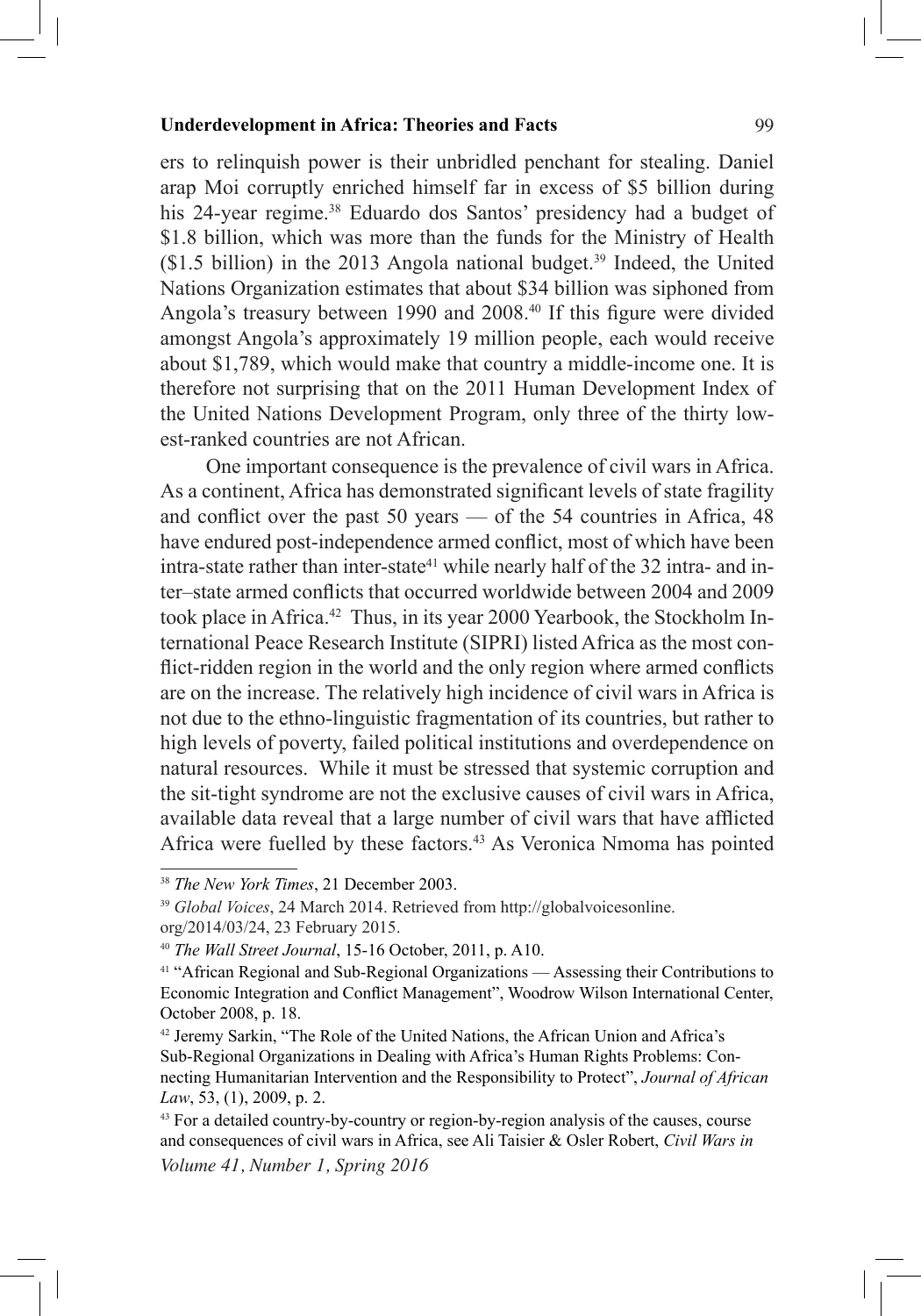out, civil wars in Africa "are proof of political instability which may result from breakdown in governance when a people has become...victim of their own government's abuse".<sup>44</sup>

Using the Collier-Hoeffler 'greed' and 'grievance' theory, which postulates that rebels will generally pursue civil war for 'loot-seeking' and 'justice-seeking', John Anyanwu has demonstrated the central role that greed, corruption and injustice play in the outbreak of civil wars in Africa.45 This is because in the midst of endemic poverty, African ruling elites have corruptly enriched themselves, thereby becoming the targets of envy of other elite groups. Consequently, half of the continent's 54 countries are home to an active conflict or a recently ended one. Congo, Somalia, Mozambique, Angola, Sudan, Liberia, Rwanda, Sierra Leone, Burundi, Guinea Bissau, Côte d'Ivoire, Chad, Uganda, Togo, Eritrea, Ethiopia, Somalia, Central African Republic, Algeria, Zimbabwe, etc., have all gone through the throes of civil wars with devastating impact on the demographical and socio-economic fortunes of the respective states in particular and the continent in general.

A conservative estimate has put the number of Africans killed in post-independence insurgencies, conflicts and civil wars at 13.8 million, whereas the total number of Africans shipped to the Americas and Europe during the Atlantic slave trade was about 11 million.<sup>46</sup> This implies that in the last five to six decades, Africans have robbed the continent of the political, social and economic contributions of their fellow men and women more than the Atlantic slave trade, which lasted well over three centuries. For example, more than 5 million Congolese died in the Congo civil war;47 more than 2.9 million and 5.4 million people died in the civil wars in the Sudan and the Democratic Republic of Congo, respectively.<sup>48</sup>

<sup>46</sup> Stanley Igwe, *How Africa Underdeveloped Africa*, pp. 96-97.<br><sup>47</sup> Jeffry Gentleman, "Africa's Forever Wars — Why the Continent's Conflicts Never End", *Foreign Affairs*, 11 February 2010.

*Africa — Roots and Resolution* (McGill: Queen's University Press, 1999) and "African Regional and Sub-Regional Organizations — Assessing their Contributions to Economic Integration and Conflict Management", Woodrow Wilson International Center, October 2008, particularly pp. 18-19.

<sup>44</sup> Veronica Nmoma, "The Civil War and the Refugee Crisis in Liberia", *The Journal of Conflict Studies*, Vol. XVII, No. 1, Spring 1997, p. 24.

<sup>45</sup> John C. Anyanwu, "Economic and Political Causes of Civil Wars in Africa: Some Econometric Results", African Development Bank Economic Research Paper, No. 73, 2002, pp. 5-16.

<sup>48</sup> Melha Rout Biel, "The Civil War in Southern Sudan and its Effect on Youth and Children", *Journal of Social Work and Society*, Vol. 1, No. 1, 2003, p. 26.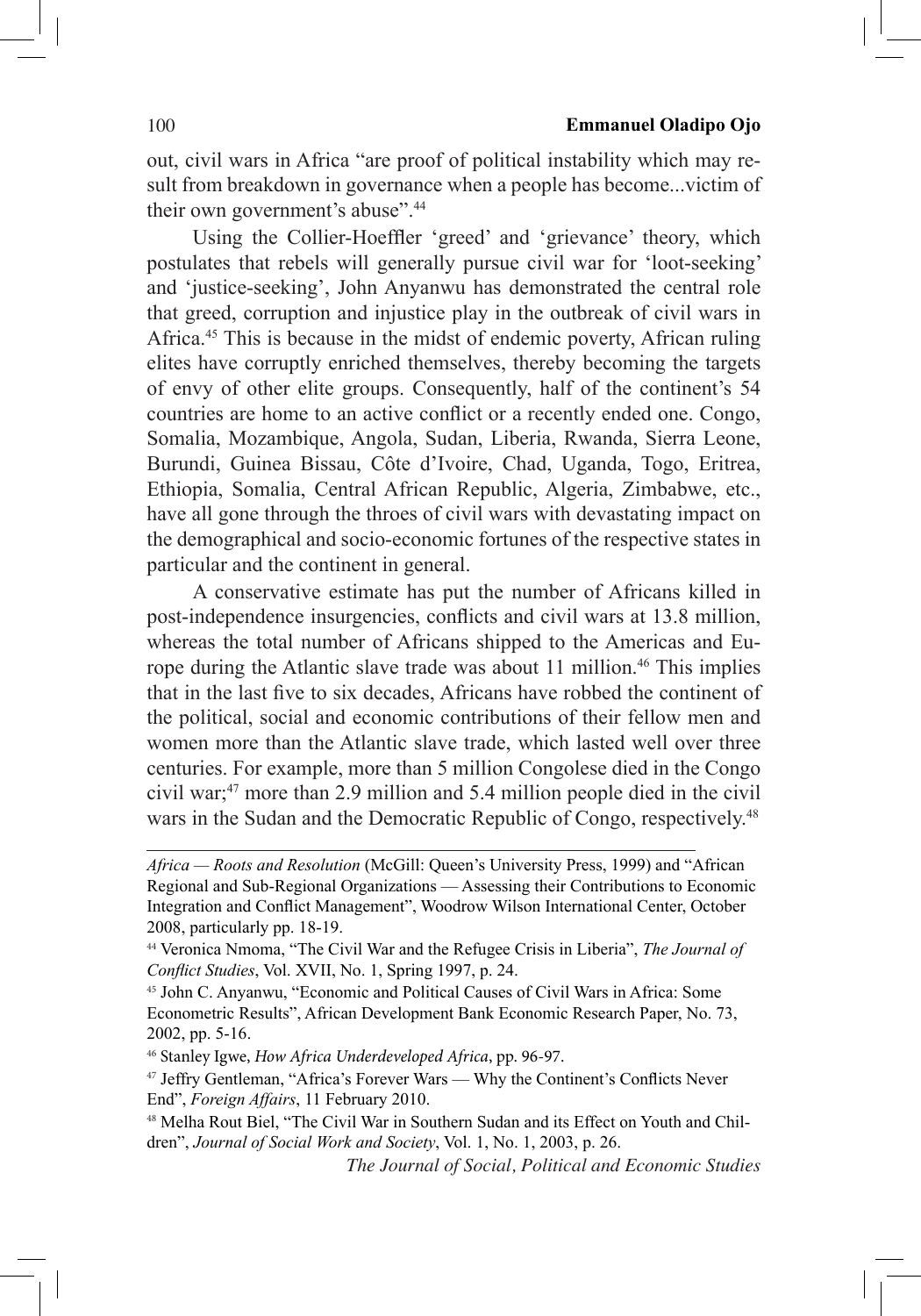As should be expected, apart from heavy human casualities, these wars contribute to the spread of diseases, malnutrition, hunger, starvation, socio-economic decline and moral deterioration of Africans and African states. Until recently, Sudan was a theater of continuous conflict (since 1956). No sooner had the conflict been resolved through the January 2005 Comprehensive Peace Agreement than another one broke out in the western Darfur region. This conflict, described as the world's worst humanitarian disaster, spread into Chad, while Somalia earned the title of a 'collapsed state' following a series of conflicts that left it without a central government. This long war, which spread to other countries in the Horn — particularly Eritrea and Ethiopia — claimed millions of lives and resulted in over 800,000 refugees and over one million internally displaced persons. Rout Biel summarized the medical effect of the Sudan civil war thus: "medicine was either not available or very expensive in many hospitals in the North. Many people could not visit a doctor. Today, it is becoming more difficult to go to a doctor. Meanwhile, the health situation in the South broke down completely. There is no single [functional] hospital in the South".<sup>49</sup>

An outgrowth of the pervasive civil wars in Africa is the ubiquitous problem of internal displacement and large number of refugees. Because of internecine conflicts and wars, Africa accounts for about 50% of the world's refugees, surpassing the population of some individual African nations. In the 1990s, more than 160 million Africans lived in war-torn states, while three million were killed in the course of such conflicts $50$ ; and by 1993, there were more than 6 million refugees in Africa.<sup>51</sup> A case in point is the Liberian civil war, which displaced about 1.28 million, or half of Liberia's population.<sup>52</sup> Apparently, refugees and internally displaced persons are mentally and psychologically traumatized, emotionally sapped, economically cremated and most times medically challenged, making it impossible for them to make tangible contributions to the socio-economic development of a state or region. Indeed, more than the Atlantic slave trade, civil wars have probably removed more Africans from their professions and vocations — the farmer from the farm, the doctor from the hospital, the teacher from the classroom, the trader from the stall,

<sup>49</sup> *Ibid.*

<sup>50</sup> Jeremy Sarkin, *op. cit,* p. 2.

<sup>51</sup> Arthur Helton, "Refugees: The Kindness of Strangers", *African Report*, March-April, 1994, p. 33.

<sup>52</sup> Veronica Nmoma, "The Civil War and the Refugee Crisis in Liberia", *The Journal of Conflict Studies*, p. 24.

*Volume 41, Number 1, Spring 2016*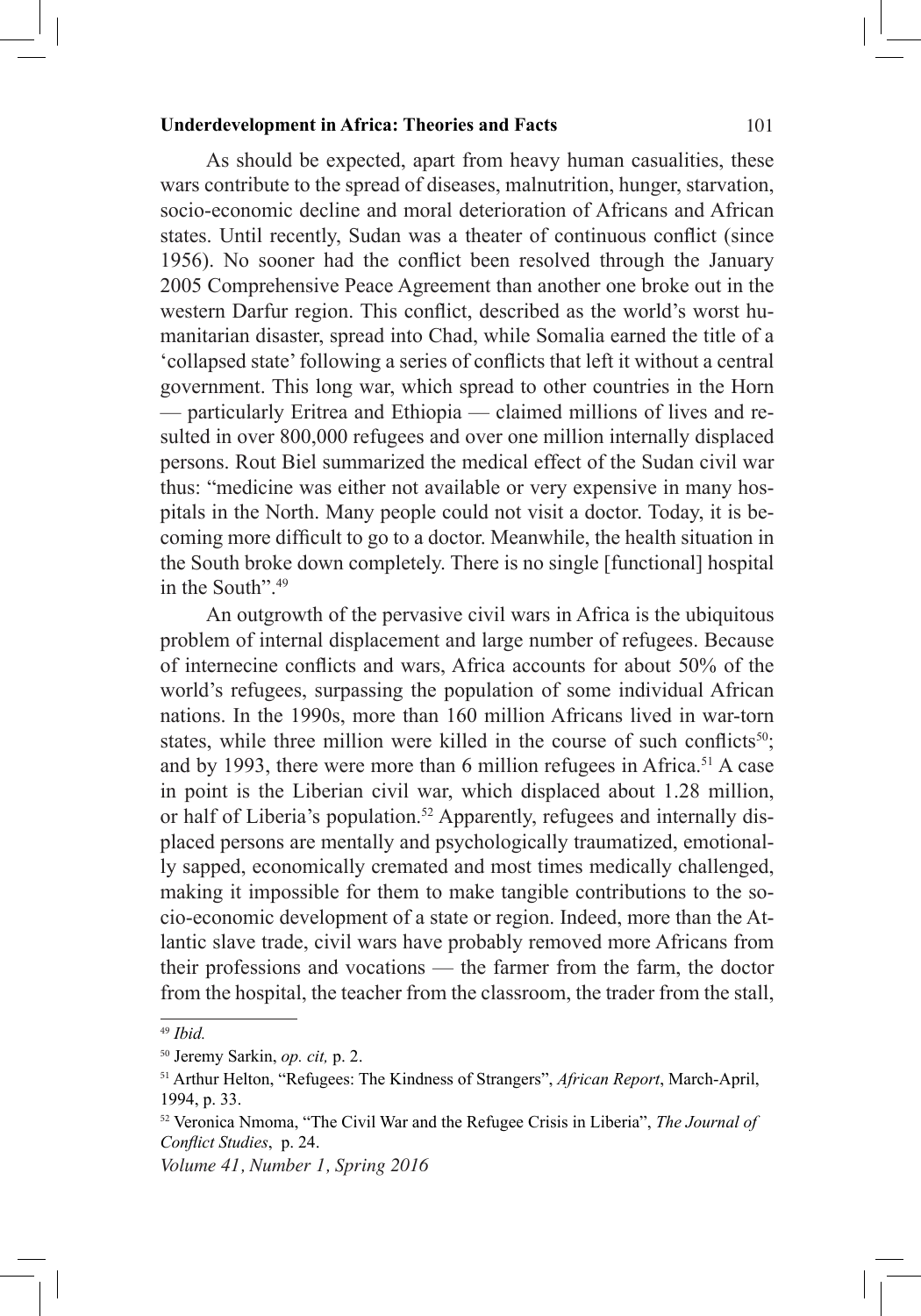#### 102 **Emmanuel Oladipo Ojo**

the engineer from site and the driver from the road. Thus denied of the socio-economic contribution of millions of prospective anchors of its development, it is not surprising that Africa remains the only continent that continues to experience socio-economic stagnation, famine and hunger in the 21st century.

# **Conclusion**

For rather too long, proponents of the dependency or modernization theory of Africa's underdevelopment have overstretched the role of exogamous factors, particularly the slave trade and colonialism, in the underdevelopment of Africa. As this paper states, several African commentators claim that the theory has merit on the grounds that slave trading arrested the demographic growth of Africa and made the preconditions for socio-economic and technological take-off unattainable for more than three centuries, after which colonialism disarticulated the African economy, established a primary product-export-oriented economy and stifled indigenous productive ventures. Indeed, both phenomena prevented Africa from going beyond stage one of W. Rostow's five stages of growth.

But, even though the slave trade and colonialism may have hindered Africa's socio-economic and technological development, endogamous factors, particularly systemic corruption and vampirism, utter disregard for democratic ideals, and the "sit-tight syndrome," political instability and pervasive civil wars have rendered African states economically and technologically immobile since independence. Large sums of money, sufficient to catapult Africa to an enviable economic and technological plain if channeled into economically productive ventures, end up in private pockets. If colonialism was a one-armed bandit; most African leaders were/are, two-armed bandits, spendthrifts, pillagers and plunderers. Thus, several decades after the attainment of independence, most Africans do not have access to power supply, potable water, good road networks, quality healthcare, education, etc.

As a result of pervasive civil wars fuelled mostly for egocentric reasons, a perpetual atmosphere of insecurity has hung over the continent. Thus, instead of concentrating on governance, provision of basic social utilities and realization of the economic and technological development of their respective states; most African leaders concentrate on prosecuting civil wars with its attendant drain on state resources.<sup>53</sup> Apparently, a

<sup>&</sup>lt;sup>53</sup> For example, it has been estimated that while the civil war in the Sudan cost about  $\frac{1}{2}$  million per day, Africa loses about \$15 billion annually due to conflicts. See Melha Rout Biel, "The Civil War in Southern Sudan and its Effect on Youth and Children",